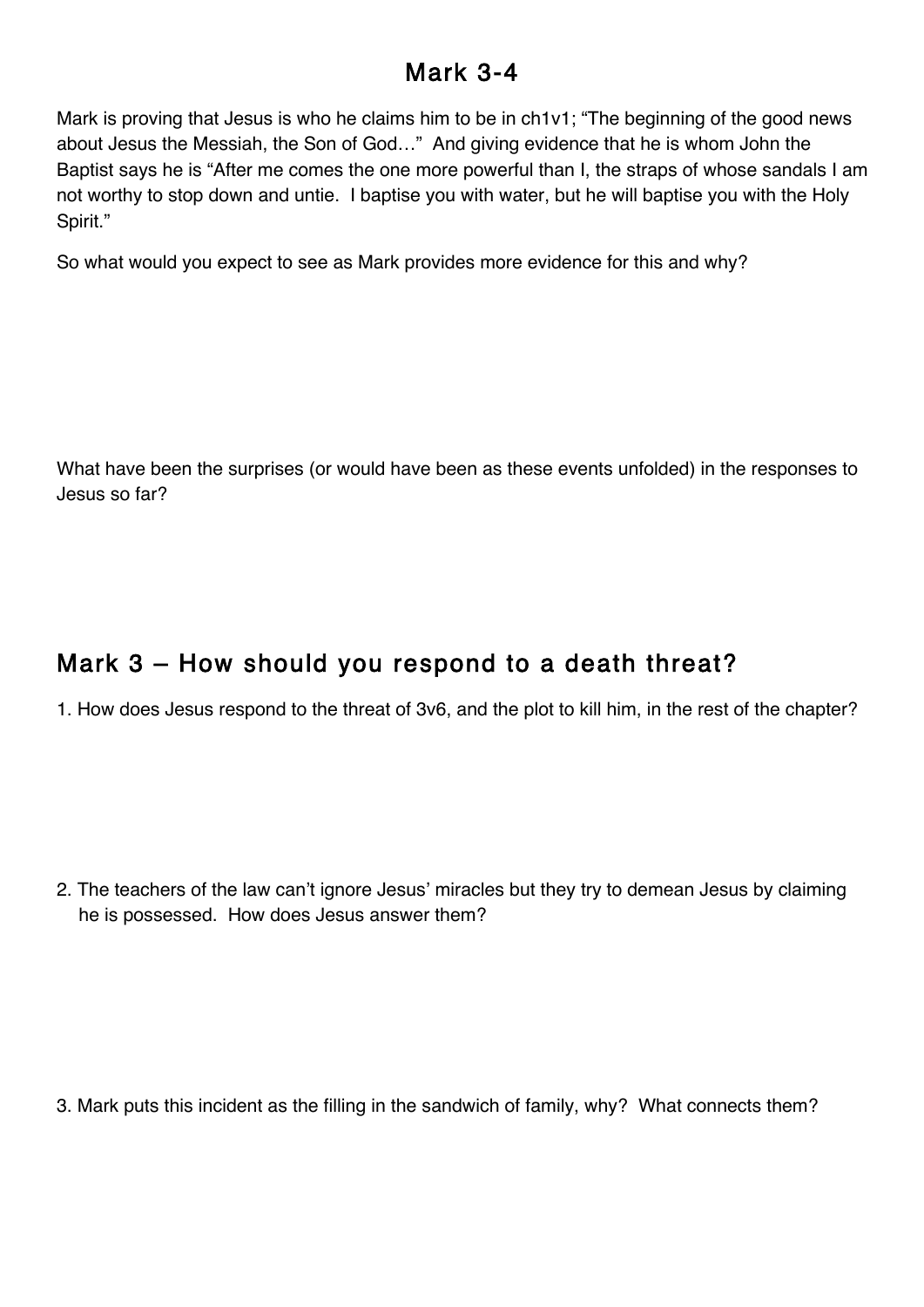4. The Pharisees reject Jesus as do his family. So who does he turn to? (13-19, 34-35)

## Mark 4 – Problematic Parables?

5. What is the purpose of parables?

6. How does the quotation in v12 from Isaiah 6 help us understand why Jesus tells parables?

7. God sovereignly determines who will understand but what is repeated in the passage that helps us see our responsibility (v1-25)?

8. How does the parable of the sower and the lamp on a stand flesh out what listening will mean and what the dangers are?